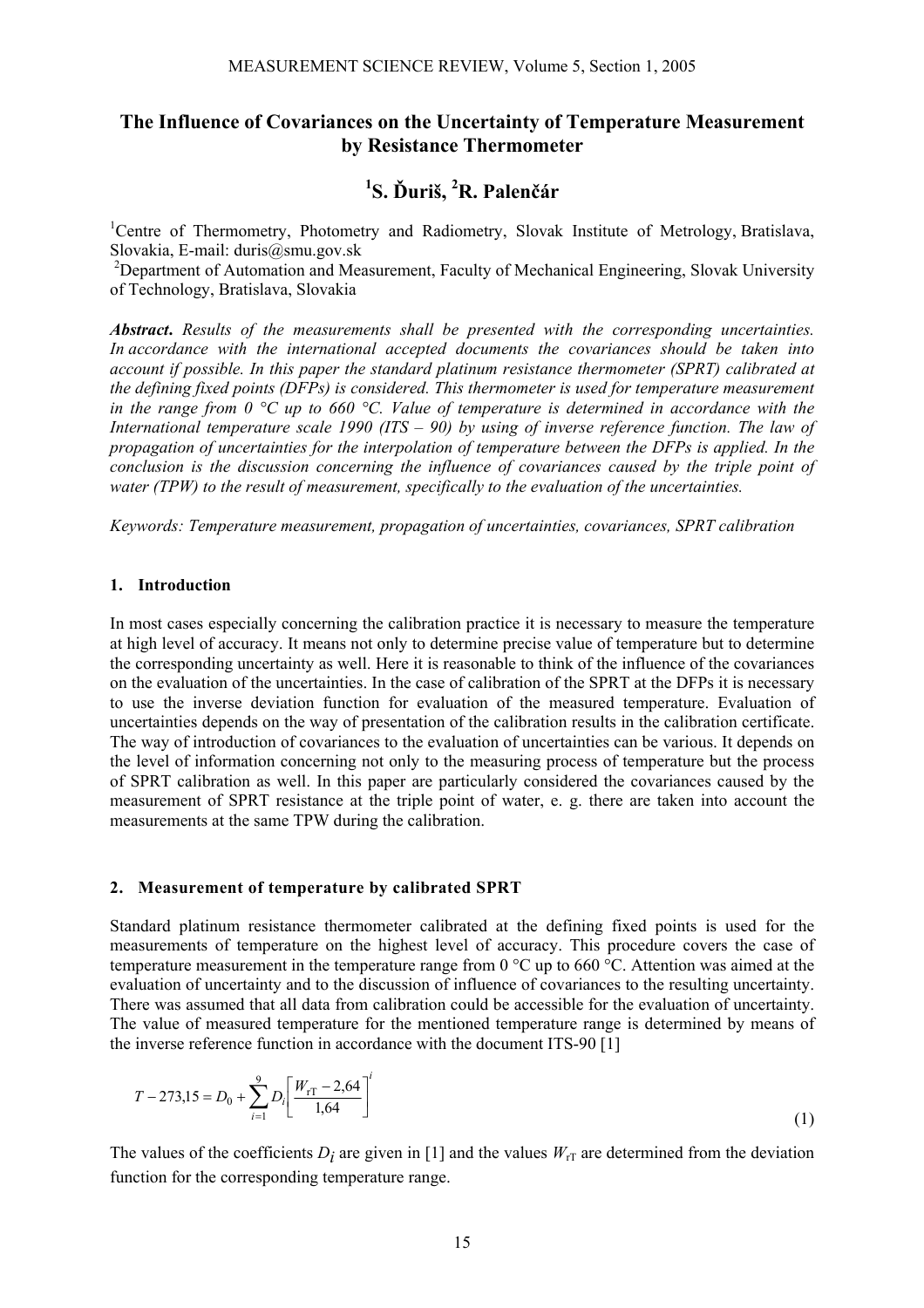$$
W_{\rm rT} = W - \Delta W \tag{2}
$$

where

∆*W* is the deviation function from the calibration of the SPRT, *W* is ratio of the resistances defined as follows

$$
W = \frac{R}{R_{\text{TPW}}} \tag{3}
$$

where

*R* is the resistance of the SPRT corresponding to the temperature *T*,  $R_{TPW}$  is the resistance of the SPRT corresponding to the temperature of TPW  $T_{TPW}$ .

The value of measured temperature *T* is determined by putting of  $W_{T}$  into the equation (1). For the evaluation of temperature the matrix form is used [3]. It means that the coefficients (a, b, c [1] see eq. (6)) of the deviation function are calculated by means of the matrix form and as a result is the matrix of coefficients and the matrix of uncertainties of the coefficients and the covariances between the coefficients [3, 4].

The uncertainty of the measured temperature is determined by the following equation:

$$
u(T) = A_{rT} u(W_{rT})
$$
\n<sup>(4)</sup>

where

- $u(W_{\text{rT}})$  is the combined standard uncertainty of the resistance ratio  $W_{\text{rT}}$ ,
- $A_{\tau T}$  is the sensitivity coefficient. This coefficient is determined by derivation of the inverse reference function (1).

$$
A_{rT} = \frac{\partial f(T)}{\partial W_{rT}} = \sum_{i=1}^{9} \frac{i \cdot D_i}{1,64} \left[ \frac{W_{rT} - 2,64}{1,64} \right]^{i-1}
$$
(5)

On the basis of equation for the deviation function [1]:

$$
W_T - W_{tT} = \Delta W_T = a[W_T - 1] + b[W_T - 1]^2 + c[W_T - 1]^3
$$
\n(6)

is determined the uncertainty  $u(W_{1})$ :

$$
u^{2}(W_{rT}) = u^{2}(W_{T}) + u^{2}(\Delta W_{T}) - 2u(W_{T}, \Delta W_{T})
$$
\n(7)

where

- $u(W_T)$  is combined standard uncertainty of the resistance ratio  $W_T$  based on the measurement of temperature *T* by the calibrated thermometer and the resistance value measured at the TPW taken from the calibration certificate
- $u(\Delta W_T)$  is the uncertainty of the resistance ratio deviation,
- $u(W_T, \Delta W_T)$  is the covariance between the resistance ratio  $W_T$  and determination of the resistance ratio deviation  $\Delta W_T$  based on using the same values of resistance  $R_{TPW}$  determined by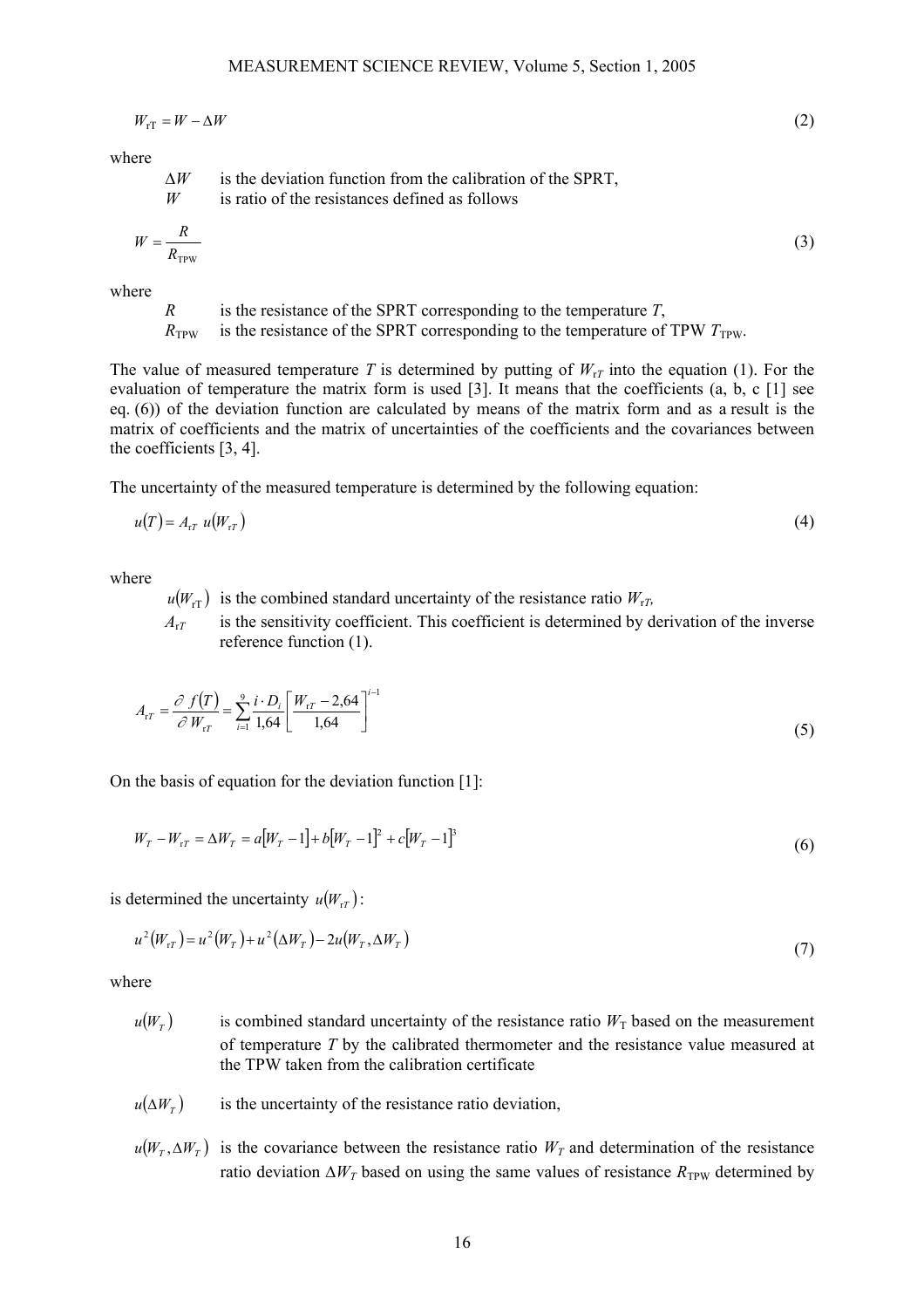the calibration (it could be arithmetic mean of the SPRT resistances measured at the TPW after the measurements at the DFPs (Al, Zn, Sn), e. g.  $R_{TPWA1}$ ,  $R_{TPWZn}$ ,  $R_{TPWSn}$ which should be taken from calibration or it could be the last measured value of  $R_{TPW}$ during the calibration). In this case the change of  $R_{\text{TPW}}$  value is not considered from the time of calibration.

#### Remark:

Covariance  $u(W_T, \Delta W_T)$  is omitted in the case of possibility to measure the value of  $R_{TPW}$  during the measurement of temperature *T*. In this case is assumed the independent measurement of  $R_{TPW}$  at  $TPW$ that is not identical with the TPW of calibration.

In the event of consideration of covariance between the resistance ratio  $W_T$  and determination of the resistance ratio deviation  $\Delta W_T$  the following equation is derived:

$$
u^{2}(W_{T}) = \frac{u^{2}(R_{T}) + W_{T}^{2} u^{2}(R_{\text{TPWT}}) - 2W_{T} u(R_{T}, R_{\text{TBVT}})}{R_{\text{TPWT}}^{2}}
$$
(8)

When the values of resistance  $R_{TPW}$  are coming from the different sources (e.g. there is not considered correlation between the measured of resistance of SPRT at T and at TPW during the SPRT calibration) then the equation (8) can be simplified

$$
u^{2}(W_{T}) = \frac{R_{\text{TPW}}^{2}u^{2}(R_{T}) + R_{T}^{2}u^{2}(R_{\text{TPW}})}{R_{\text{TPW}}^{4}}
$$
(9)

There is possible to derive the following expression for the evaluation of uncertainty for measured temperature *T*:

$$
u^{2}(T) = A_{r}^{2} \frac{1}{R_{\text{TPW}}^{2}} u^{2}(R) + u_{\text{cal}}^{2}(T) = u_{\text{meas}}^{2}(T) + u_{\text{cal}}^{2}(T)
$$
\n(10)

where

- $u_{meas}(T)$  is the uncertainty related to the measurement of temperature T by means of calibrated thermometer,
- $u_{col}(T)$  is the uncertainty coming from the calibration

It means that the resulting uncertainty includes the component of the uncertainty coming from the calibration and the component related to the measurement of resistance *R* related to the measured temperature *T.*

The following figure presents the situation when the uncertainty from the calibration is considered with the covariances (total uncertainty) and without them. There are the differences between the uncertainties for actual measured data at the defining fixed points. The curves relate to the propagation of the uncertainties between the defining fixed points.